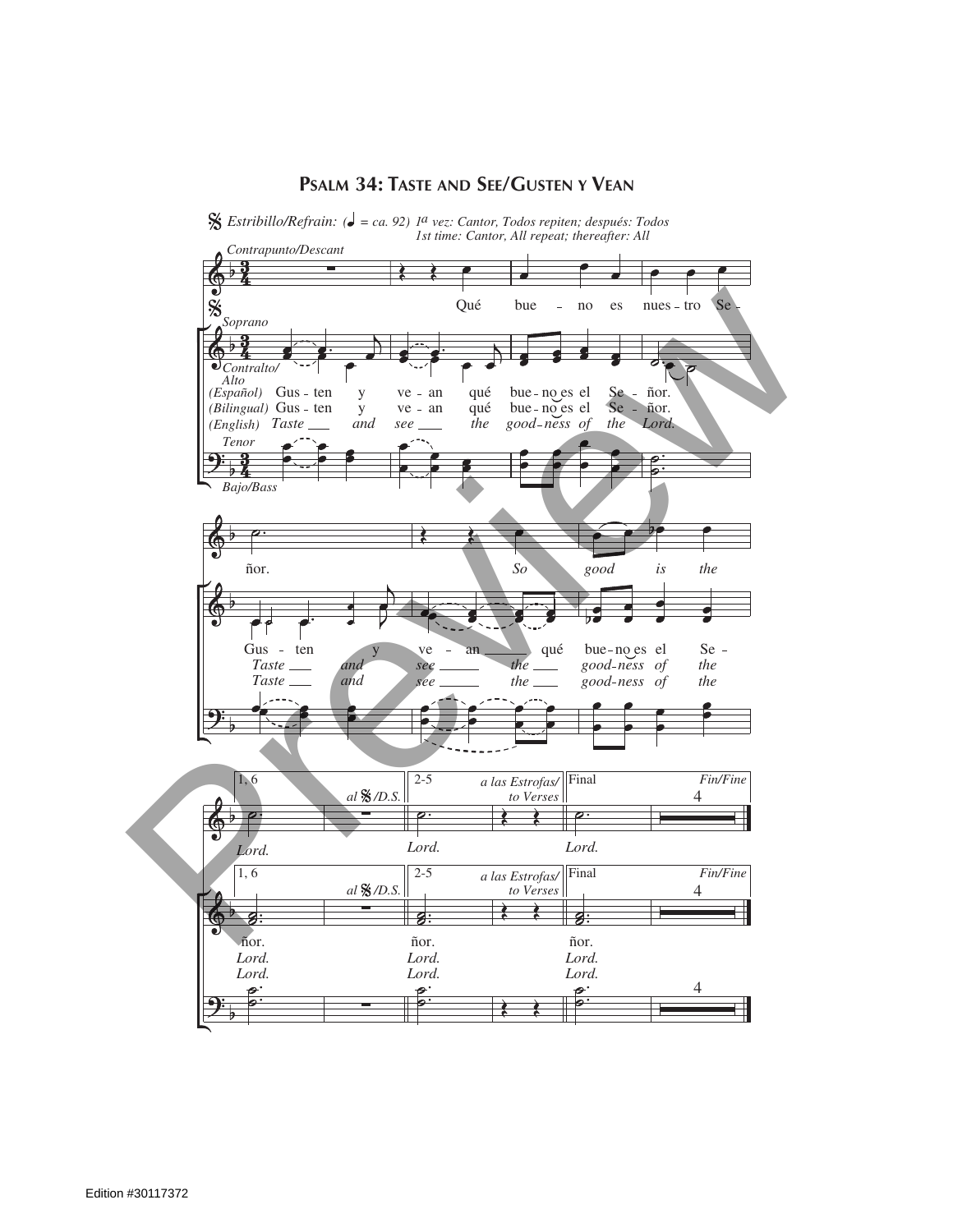PSALM 34: TASTE AND SEE/GUSTEN Y VEAN, cont. (2)